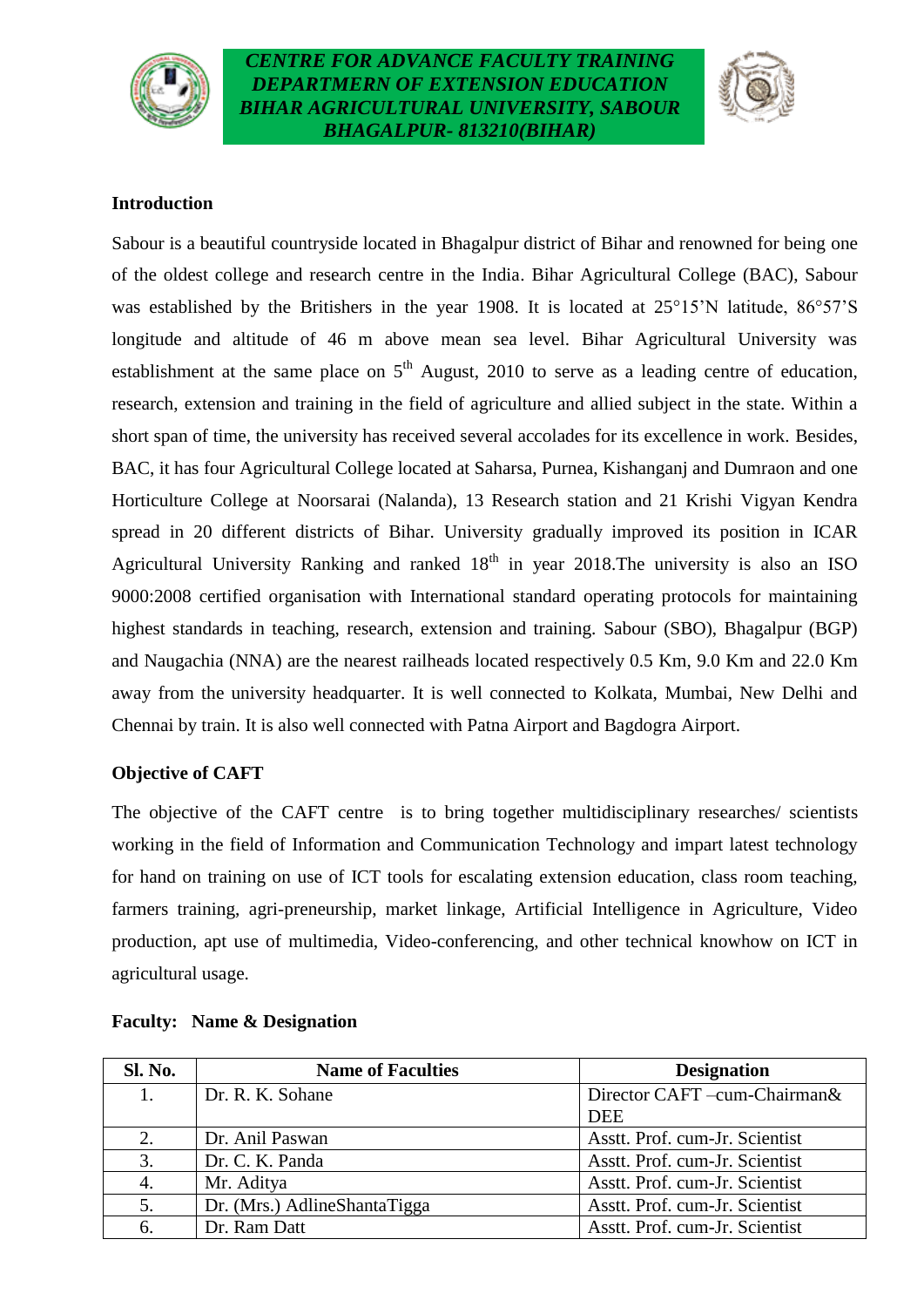| <b>Sl. No.</b> | <b>Name of Faculties</b>  | <b>Designation</b>             |
|----------------|---------------------------|--------------------------------|
| 7.             | Mr. S. Divakar            | Asstt. Prof. cum-Jr. Scientist |
| 8.             | Dr. Shridhar Patil        | Asstt. Prof. cum-Jr. Scientist |
| 9.             | Dr. Narendra Kumar Sharma | Asstt. Prof. cum-Jr. Scientist |
| 10.            | Dr Arindam Nag            | Asstt. Prof. cum-Jr. Scientist |
| 11.            | Mr. Deepak Kumar Patel    | Asstt. Prof. cum-Jr. Scientist |
| 12.            | Mr. Shashikant            | Asstt. Prof. cum-Jr. Scientist |

# **Particulars of CAFT Courses / Training program conducted till date**

| Sl. No. |                                                                               |                  | <b>Date</b>       | <b>No of Participants</b> |                 | <b>Total No of</b>  |
|---------|-------------------------------------------------------------------------------|------------------|-------------------|---------------------------|-----------------|---------------------|
|         | <b>CAFT Training Title</b>                                                    | <b>From</b>      | T <sub>0</sub>    | <b>External</b>           | <b>Internal</b> | <b>Participants</b> |
| 1.      | Use of ICT in<br><b>Agricultural Education</b><br>for Accelerated<br>Learning | $04-07-$<br>2017 | $24-07-$<br>2017  | 19                        | 04              | 23                  |
| 2.      | Advances in ICT in<br><b>Agricultural Extension</b>                           | $04-01-$<br>2018 | $24-01-$<br>2018  | 17                        | 09              | 26                  |
| 3.      | Application of ICT in<br>Agriculture                                          | $04-07-$<br>2018 | $24-07-$<br>2018  | 09                        | 19              | 28                  |
| 4.      | Application of ICT in<br><b>Agricultural Extension</b><br>& Market Linkage    | $16-07-$<br>2019 | $05-08-$<br>2019  | 23                        | 05              | 28                  |
| 5.      | Inculcating ICT-<br>enabled skills for<br><b>Technology Transfer</b>          | $05-11-$<br>2019 | $25 - 11$<br>2019 | 18                        | 05              | 23                  |

# **Infrastructure facilities created, equipment/ works/ Library from institute and CAFT funds**

| <b>Sl. No.</b> | <b>Description</b>                                    | <b>Quantity purchased (Nos.)</b> |
|----------------|-------------------------------------------------------|----------------------------------|
| 01.            | <b>Computer Accessories</b>                           | 01 unit                          |
|                | Audio visual facilities for One unit for Seminar room | 01 unit                          |
|                | Committee room                                        |                                  |
|                | <b>Books</b>                                          |                                  |

# **1. Awards/Recognitions**

| S.  | Name of             | Award                                                | Year | University/National/ | Society/Institution                                                                           |
|-----|---------------------|------------------------------------------------------|------|----------------------|-----------------------------------------------------------------------------------------------|
| No. | <b>Scientist</b>    |                                                      |      | <b>International</b> |                                                                                               |
| 1.  | Dr. R. K.<br>Sohane | <b>ANSI</b><br>Award<br>oral<br>best<br>presentation | 2019 | National level       | <b>Animal Nutritional Society</b><br>of India (ANSI)                                          |
| 2.  | Dr. R. K.<br>Sohane | <b>Fellow Award</b>                                  | 2019 | National level       | <b>Bioved Research Institute</b><br>of Agriculture, Technology<br>& Sciences, Prayagraj, U.P. |
| 3.  | Dr. R. K.           | <b>ANSI-Best</b>                                     | 2019 | National level       | Animal Nutrion Society of                                                                     |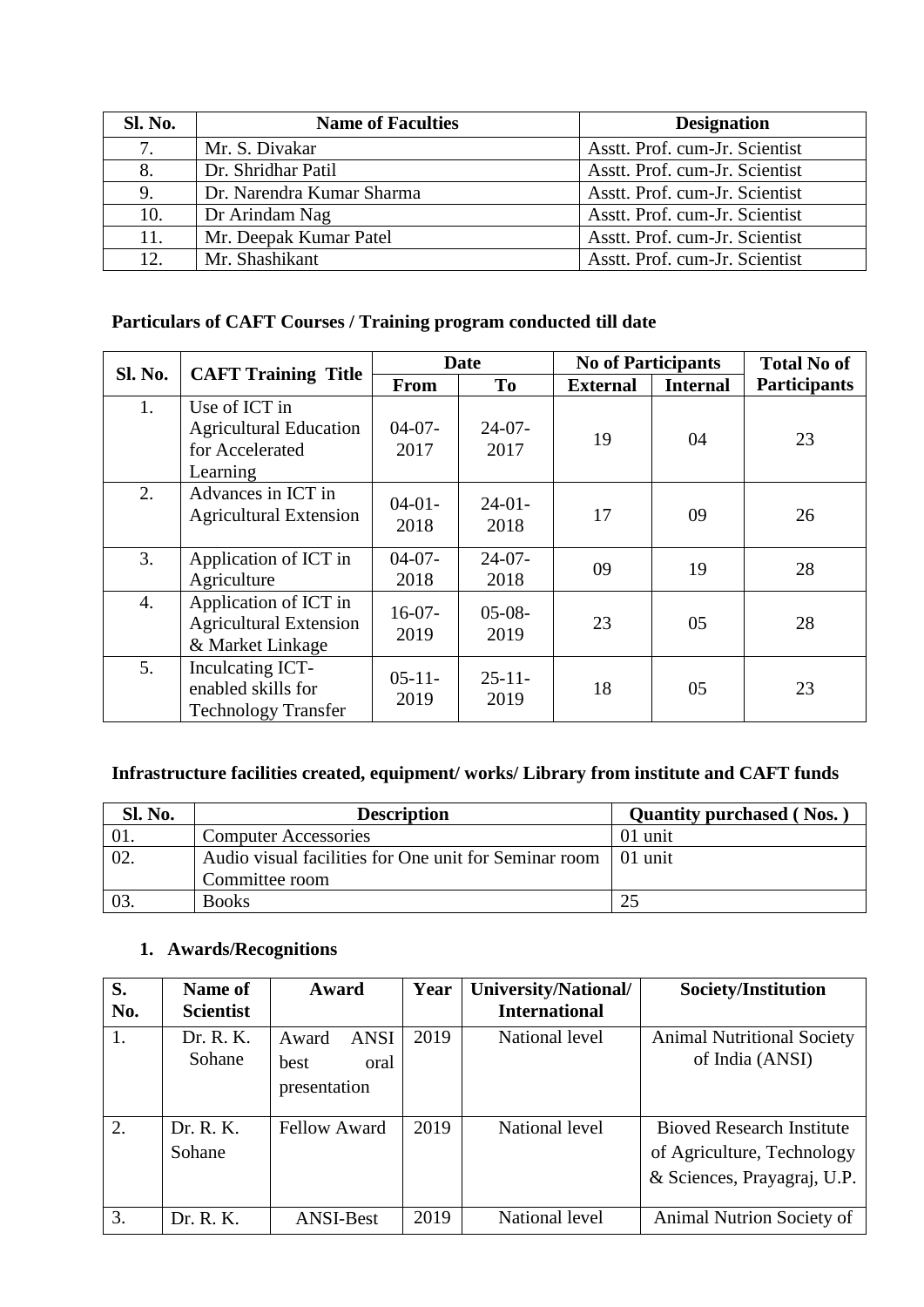| S.<br>No.        | Name of<br><b>Scientist</b> | Award                                                                                                | Year | University/National/<br><b>International</b> | Society/Institution                                                                                                                                                                                                                                                                                       |
|------------------|-----------------------------|------------------------------------------------------------------------------------------------------|------|----------------------------------------------|-----------------------------------------------------------------------------------------------------------------------------------------------------------------------------------------------------------------------------------------------------------------------------------------------------------|
|                  | Sohane                      | Extesionist<br>Award for<br>outstanding<br>contribution in<br>the field of<br>Extension<br>Education |      |                                              | India, Karnal                                                                                                                                                                                                                                                                                             |
| $\overline{4}$ . | Dr. R. K.<br>Sohane         | <b>Best Extension</b><br>Professional<br>Award                                                       | 2018 | National                                     | Society of Extension<br>Education, Agra                                                                                                                                                                                                                                                                   |
| 5.               | Dr. R. K.<br>Sohane         | <b>Fellow Award</b>                                                                                  | 2018 | National                                     | Society for upliftment of<br>Rural Economy during<br><b>International Conference on</b><br>Rural livelihood<br>improvement for enhancing<br>farmers' income through<br>sustainable innovative agri<br>and allied enterprises held<br>at BIT, Mesra, Patna during<br>October, 30, 2018 to Nov.<br>01, 2018 |
| 6.               | Dr. R. K.<br>Sohane         | Fellow of<br>Society Award                                                                           | 2018 | National                                     | Society for Agriculture and<br>Development (SAID)<br>Ranchi (Jharkhand) India                                                                                                                                                                                                                             |
| 7.               | Dr. R. K.<br>Sohane         | <b>Fellow Award</b>                                                                                  | 2018 | National                                     | <b>Animal Nutrition</b><br><b>Association "Reorienting</b><br>Animal Nutrition Research<br>in the Perspective of<br>Farmers Welfare" from 19-<br>21 November, 2018 at<br>Patna                                                                                                                            |
| 8.               | Dr. R. K.<br>Sohane         | Life Time<br>Achievement<br>Award                                                                    | 2017 | National                                     | Society for Agriculture and<br>Development (SAID)<br>Ranchi (Jharkhand) India                                                                                                                                                                                                                             |
| 9.               | Dr. R. K.<br>Sohane         | Outstanding<br>Achievement<br>Award                                                                  | 2017 | National                                     | Astha Foundation,<br>MPUAT-RAC Udaipur<br>(Rajasthan)                                                                                                                                                                                                                                                     |
| 10.              | Dr. R. K.<br>Sohane         | <b>ISEE Fellow</b><br>Award                                                                          | 2017 | National                                     | Indian Society of Extension<br>Education, IARI, New<br>Delhi<br>held at Bihar Agricultural<br>University, Sabour,<br>Bhagalpur, Bihar<br>November 28-30, 2017                                                                                                                                             |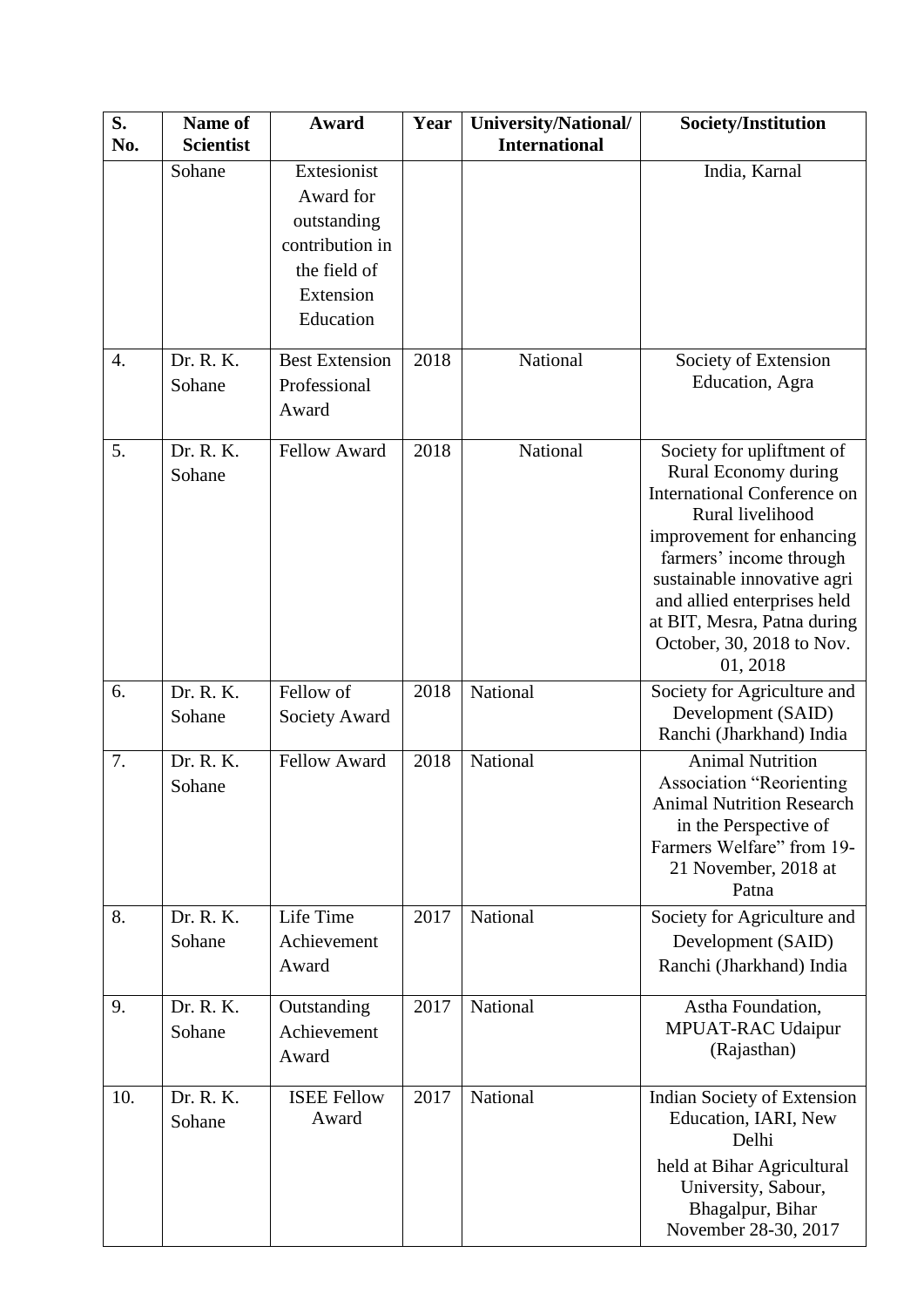| S.<br>No. | Name of<br><b>Scientist</b>  | Award                                                         | Year | University/National/<br><b>International</b> | Society/Institution                                                                        |
|-----------|------------------------------|---------------------------------------------------------------|------|----------------------------------------------|--------------------------------------------------------------------------------------------|
| 11.       | Dr. Ram<br>Datt              | <b>Best</b> oral<br>award                                     | 2017 | International                                | SAID, Ranchi                                                                               |
| 12.       | Dr. Ram<br>Datt              | Young Scientist<br>Award                                      | 217  | National                                     | SAID, Ranchi                                                                               |
| 13.       | Dr. Ram<br>Datt              | Young Scientist<br>Award                                      | 217  | National                                     | ISEE, New Delhi                                                                            |
| 14.       | Dr. Ram<br>Datt              | <b>Best Teacher</b><br>Award                                  | 2018 | University                                   | BAU, Sabour                                                                                |
| 15.       | Dr. A.S.<br>Tigga            | <b>Best Teacher</b><br>Award                                  | 2017 | National                                     | IRDP, Chennai                                                                              |
| 16.       | Dr. A.S.<br>Tigga            | Appreciation<br>Award                                         | 2017 | National                                     | Indian society to Extension<br><b>Education</b> , New Delhi                                |
| 17.       | Dr. A.S.<br>Tigga            | Appreciation<br>Award for<br>stage<br>Announcement.           | 2018 | National                                     | National conference on<br>Biotechnology Initiative for<br>crop improvement, BAU,<br>Sabour |
| 18.       | Dr. A.S.<br>Tigga            | Young<br>Scientist<br>Award                                   | 2019 | National                                     | Green Agri Professional<br>Society, Dhanbad,<br>Jharkhand                                  |
|           | Dr.<br>Shridhar<br>Patil     | GopalJi<br>Trivedi Best<br>Extension<br>Professional<br>Award | 2019 | University                                   | BAU, Sabour                                                                                |
| 19.       | Dr.<br>Shridhar<br>Patil     | Young<br>professional<br>Award                                | 2018 | National                                     | SURE, Varanasi                                                                             |
| 20.       | Dr.<br>Shridhar<br>Patil     | Young Scientist<br>Award                                      | 2017 | National                                     | SURE, Varanasi                                                                             |
| 21.       | Dr.<br>Shridhar<br>Patil     | <b>Best PhD</b><br>thesis Award                               | 2017 | National                                     | Astha Foundation                                                                           |
| 22.       | Dr.<br>Shridhar<br>Patil     | Young Scientist<br>Award                                      | 2017 | National                                     | SAID, Ranchi                                                                               |
| 23.       | Mr.<br>Shashikant<br>Divakar | Young Scientist<br>Award                                      | 2016 | National                                     | <b>SSDAT</b>                                                                               |
| 24.       | Mr.<br>Shashikant<br>Divakar | Excellence in<br><b>Teaching</b><br>award                     | 2017 | National                                     | <b>S&amp;T SIRI</b>                                                                        |
| 25.       | Mr.<br>Shashikant<br>Divakar | Excellence in<br>Extension<br>award                           | 2017 | National                                     | SAID, Ranchi                                                                               |
| 26.       | Mr.                          | <b>Best thesis</b>                                            | 2017 | National                                     | <b>SSDAT</b>                                                                               |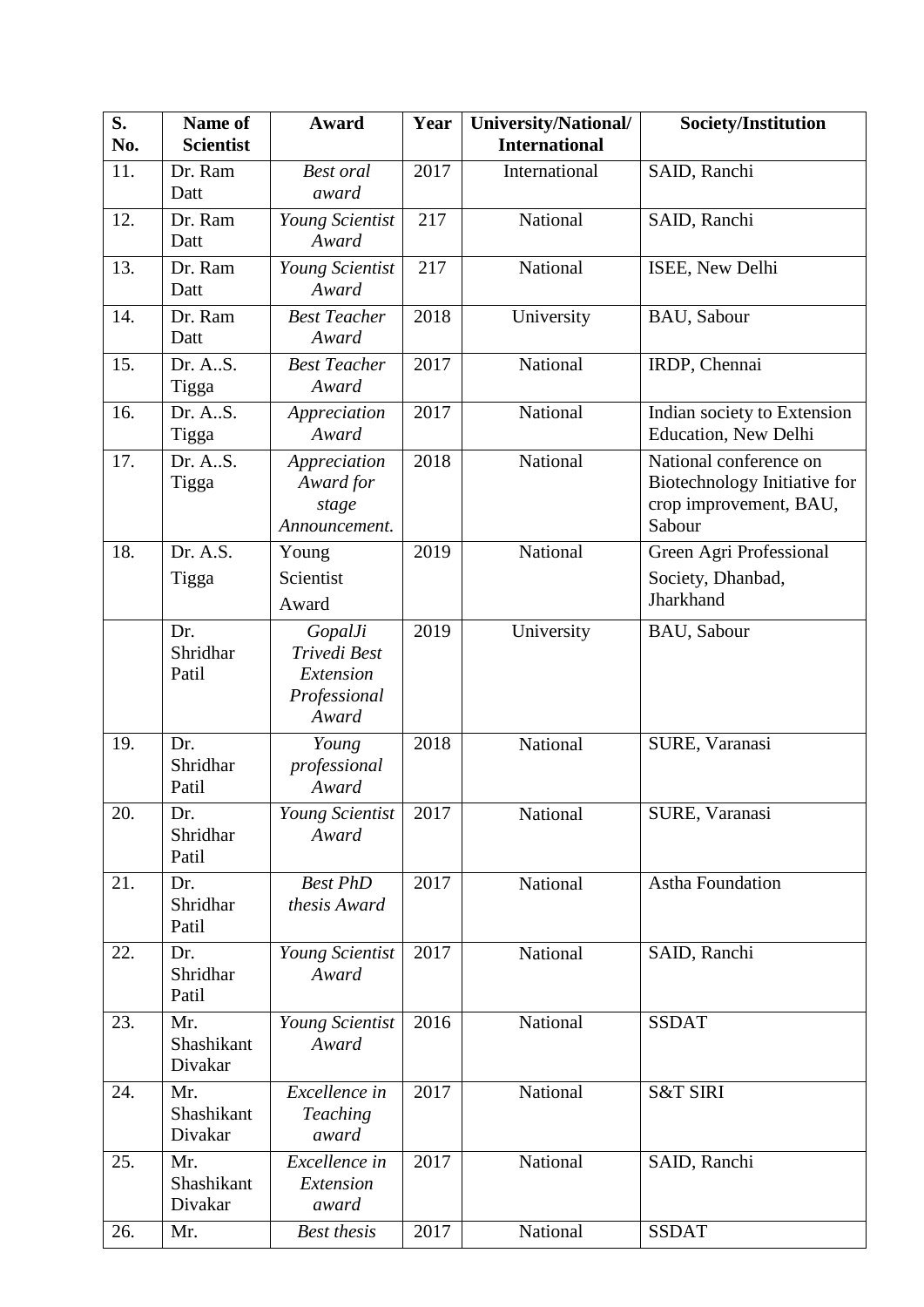| S.<br>No. | Name of<br><b>Scientist</b> | Award                                                                   | Year | University/National/<br><b>International</b> | Society/Institution                                                                     |
|-----------|-----------------------------|-------------------------------------------------------------------------|------|----------------------------------------------|-----------------------------------------------------------------------------------------|
|           | Shashikant<br>Divakar       | award                                                                   |      |                                              |                                                                                         |
| 27.       | Dr. Anil<br>Paswan          | Excellence in<br>teaching<br>17.Award                                   | 2015 | National                                     | <b>SSDAT</b>                                                                            |
| 28.       | Dr. Anil<br>Paswan          | <b>Best Young</b><br>Researcher<br>Award                                | 2017 | National                                     | IRDP, Chennai                                                                           |
| 29.       | Dr. C. K.<br>Panda          | Young<br>Scientist<br>Award                                             | 2017 | National                                     | Society for Agriculture<br>Innovation and<br>Development, Ranchi                        |
| 30.       | Dr. C. K.<br>Panda          | Appreciation<br>Award                                                   | 2017 | National                                     | Indian Society of Extension<br>Education.                                               |
| 31.       | Dr. C. K.<br>Panda          | Young<br>Scientist<br>Award                                             | 2018 | National                                     | Society for Agriculture<br>Innovation and<br>Development, Ranchi,<br><b>Bihar</b>       |
| 32.       | Dr. C. K.<br>Panda          | Young<br>Scientist<br>Award                                             | 2018 | National                                     | Indian Society of Extension<br><b>Education, New Delhi</b>                              |
| 33.       | Dr. C. K.<br>Panda          | Best paper<br>Presentation<br>Award (Oral<br>Categories)<br>Certificate | 2019 | National                                     | KrishiSanskriti" New<br>Delhi                                                           |
|           | Dr C K<br>Panda             | Poster<br>Presentation<br>Award                                         | 2019 | National                                     | Society of Human<br><b>Resources and Innovation</b><br>Agra(U.P.)                       |
| 34.       | Mr. Aditya                  | Young<br>Scientist<br>Award                                             | 2017 | National                                     | Society<br>for<br>Agricultural<br>Innovation<br>and<br>Development<br>(SAID),<br>Ranchi |
| 35.       | Mr. Aditya                  | Young<br><b>Best</b><br>Researcher<br>Award                             | 2017 | National                                     | IRDP group of Journals,<br>Chennai                                                      |
| 36.       | Mr. Aditya                  | <b>ICAR</b><br>International<br>Fellowship<br>Award                     | 2017 | National                                     | ICAR, New Delhi                                                                         |
| 37.       | Mr. Aditya                  | Oral<br><b>Best</b><br>Presentation<br>Award                            | 2018 | National                                     | NASRAFUH-2018<br>BCKV,<br>organized<br>at<br>Mohanpur                                   |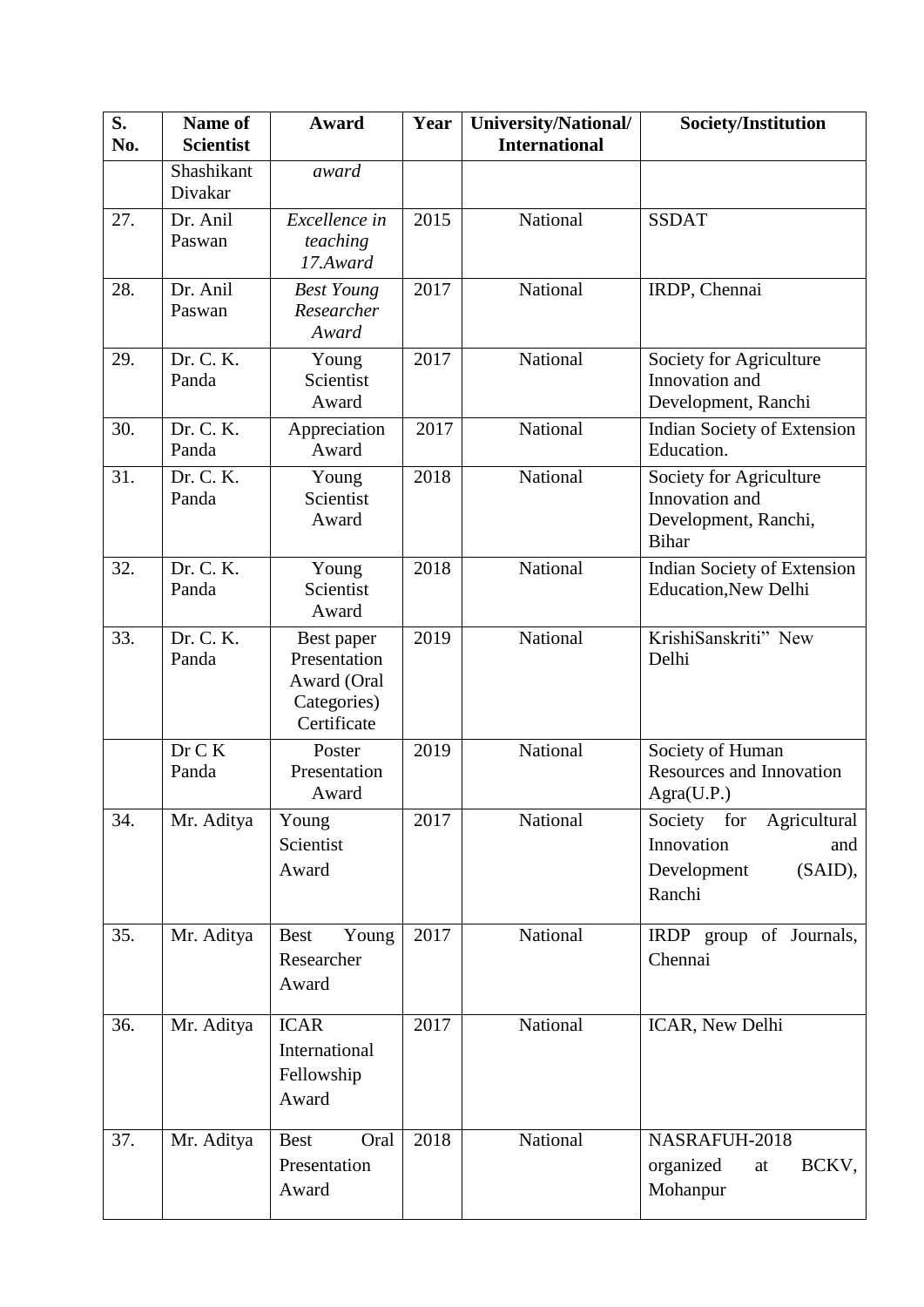| S.  | Name of          | Award           | Year | University/National/ | Society/Institution             |
|-----|------------------|-----------------|------|----------------------|---------------------------------|
| No. | <b>Scientist</b> |                 |      | <b>International</b> |                                 |
| 38. | Mr. Aditya       | <b>CEEMAN</b>   | 2018 | International        | Emerald<br><b>CEEMAN</b><br>and |
|     |                  | writing<br>Case |      |                      | Group                           |
|     |                  | award           |      |                      |                                 |
| 39. | Mr. Aditya       | <b>AWSAR</b>    | 2018 | National             | DST, New Delhi                  |
|     |                  | Award           |      |                      |                                 |
|     |                  |                 |      |                      |                                 |

### **2. Publications in Journal**

- 1. Paswan, A., Paswan, A.K & Divakar, S. (2017). Banana variety (g-9) technology information dissemination through key communicator in Bihar. *Progressive research:An International Journal.* 12 (special I), 1018-1020.
- *2.* Anil Paswan, Aditya and D. Basu (2018). Diffusion of Agricultural Technologies through Social Network Analysis in Selected Villages of Bihar*, India. Joumal of Global Communication (Vol. 1 l, No. 1, January-June20l8 24-32)*
- *3.* Satyam Kumar, Anil Paswan and Chandan Kumar Panda (2019). Adoption Dynamics of Improved Package of Practices on Sugarcane Cultivation by the Farmers of East Champaran District of Bihar*. International Journal of Current Microbiology and Applied Sciences ISSN: 2319-7706 Volume 8 Number 06*
- 4. Divakar,S. Panda,C.K.&Paswan,A.(2019). Government Induced Programmes to Mitigate Rural-Urban Migration under Climate Change Dynamics.*Current Journal of Applied Science and Technology*, *37*(6): 1-6.
- 5. Bharti, Rama, Gupta,S. K., Ghosh,M.,Kohli,A., Panda,C.K., Singh, M. K. &Pathak,S.K.(2019). Effect of Plant Population and Nitrogen Levels on Growth and Yield Attributes of Fodder Maize (*Zea Mays* L.).*Multilogic in Science*, *9*(30):215 -218.
- 6. Kumar,S.,Paswan, A. &Panda,C.K.(2019).Adoption Dynamics of Improved Package of Practices on Sugarcane Cultivation by the Farmers of East Champaran District of Bihar.*International Journal of Current Microbiology and Applied Sciences,8*(6): 1086-1091
- 7. Kumar,R., Panda,C.K. &Meena,L.K.(2019). Extent of Extension Contact of Lentil Growers: An Empirical Study in MokamaTaal Area of Bihar,*Journal of AgriSearch*, 6(Special Issue):160-163.
- 8. Panda,C.K., Kumar,A. &Tripathi,V. (2019) Perception of Faculties on Teaching and Learning Indicators for Monitoring and Evaluation of Agricultural Education System of India. *Journal of Community Mobilization and Sustainable Development,* 14(1), 109-115.
- 9. Kumar,T., Singh,S.R., Kumari, Priyanka, &Panda, C.K. (2019). Socio-economic and psychological profile of Agri-entrepreneurs of Bhagalpur district of Bihar. *Journal of Pharmacognosy and Phytochemistry*,8(2), 238-242.
- 10. Panda,C.K., Kumar,A., Tripathi,V. & Singh,S.R. (2018). Perception of Scientists on Performance Indicators for Monitoring and Evaluation of Agricultural Research System of India.*International Journal of Current Microbiology and Applied Sciences, 7*(10): 925-929
- 11. Panda, C.K. &Chowdhury, S.(2018).Occupational Stress of Farm Scientists Working in Agricultural Universities.*Indian Journal of Extension Education*,*54*(2),83-88.
- 12. Kumar,T., Panda, C.K., Singh,S.R. & Kumari, Priyanka(2018). Achievement Motivation and Business Orientation of Agri-Entrepreneur of Bihar.*Multilogic in Science*,8(27),125- 127.

Datta,P., Debnath,U. &Panda,C.K.(2018). Attitudes of Rural Women towards Self Help Group.*Agricultural Science Digest*, 38(3): 217-220.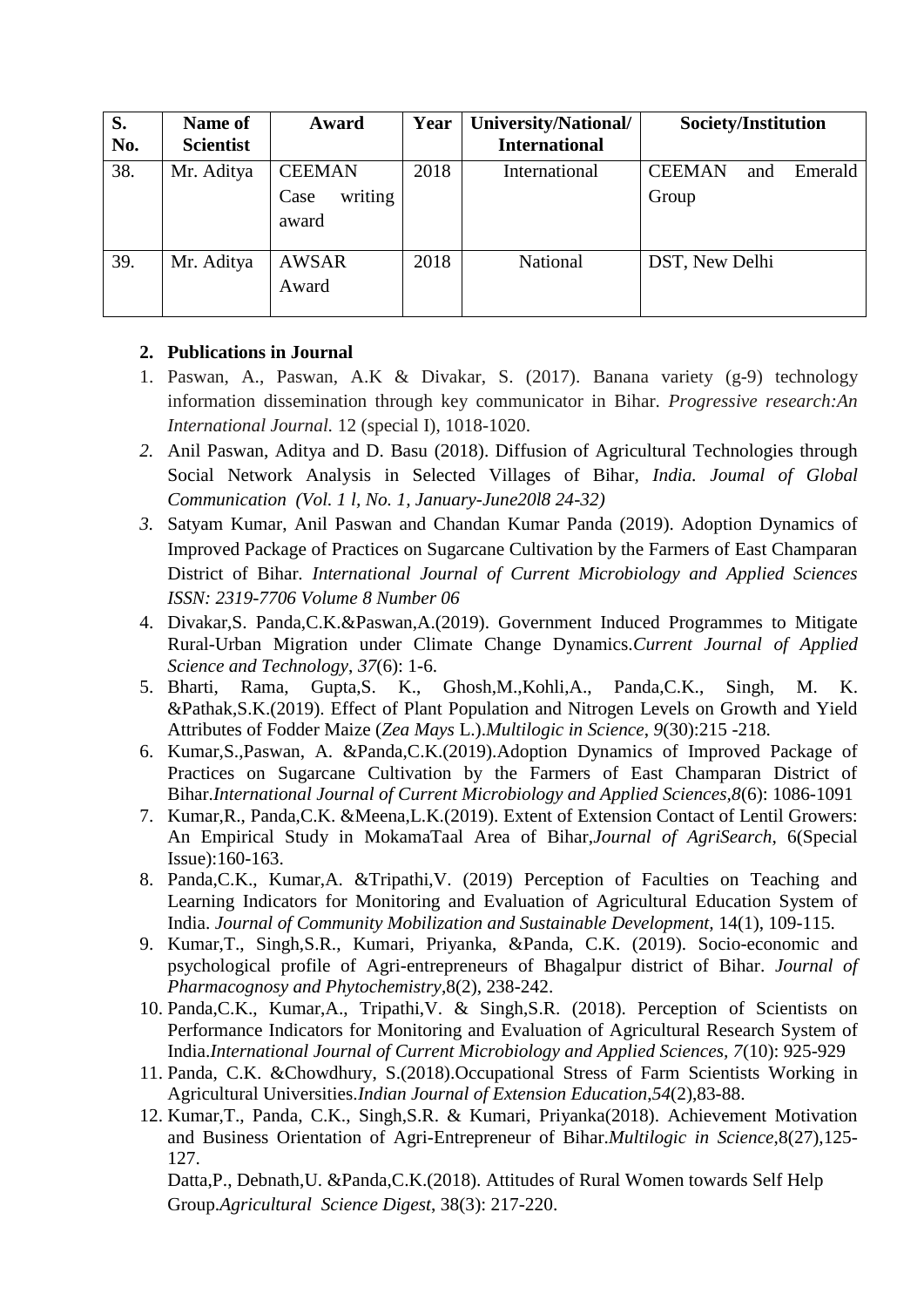### **3. Books**

- 1. Aditya, **Sohane, R. K**., Singh, R. N. & mankar, *A. Champion farmers of Krishi Vigyan Kendra. (2017 p. 112)*
- 2. **Sohane, R. K.,** Singh, R. N., Patil, S., Bhardwaj, A., Srinivasaraghavan, A. Singh, P. and Ram Datt. *Grassroots Innovation in Farm Production Value Chain Integration and Market Linkag.* Directorate of Extension Education, Bihar Agricultural University, Sabour. 2018 p. 94
- 3. Singh, A. K., Sohane, R. K., Singh, R. N., Patil, S. Srinivasaraghavan, A. and Ram Datt. *Grassroots Innovation – Harnessing the Potential of Local Creativit, Biotech Books, New Delhi, (ISBN: 978-81-7622-443-7)* 2018 p. 173.
- 4. Panda,C.K.,Paswan,A. &Singh,S.R.(2018). *Advances in ICT in Agriculture*. New Delhi: New Delhi Publishers. ISBN No. 978-93-86453-34-1.
- 5. Panda, C.K. &Chowdhury,S.(2017). *Job Satisfaction and Motivation.* New Delhi: SSDN Publishers & Distributors. ISBN No. 978-93-8357-606-7.
- 6. Panda,C.K. &Singh,S.R.(2017). *Doubling Farmers' Income Through Group Approach*. New Delhi: SSDN Publishers & Distributors. ISBN No.978-93-8117-689-4

## **4. Book Chapters**

- 1. **Sohane, R. K.,** R. K. Mallik, Balwinder Singh, peter craufurd, Andrew McDonald, Virendra Kumar, Arrindam Sammadar, Ajoy K. Singh Etc. *Timely crop establishment of wheat: A self-amplifying strategy for beating the terminal heat in EIG.* In New Frontiers in Agricultural Extension - Volume 1 International maize and wheat Improvement centre (CIMMYT) 2019 pages 40 – 50
- 2. Paswan,A & Aditya (2018). *Leveraging information technology to enhance Agricultural Marketing in India*. In Panda, C.K., Paswan, A. & Singh,S.R.(Eds.).Advances in ICT in Agriculture. New Delhi: New Delhi Publishers.
- 3. Shivnath Das & Paswan,A (2018). *ICT in Precision Farming and Resource Conservation Practices for Enhancing Crop Productivity.* In Panda, C.K.,Paswan,A. & Singh,S.R.(Eds.).Advances in ICT in Agriculture. New Delhi: New Delhi Publishers.
- 4. Panda C.K., Bhatnagar R. (2019) *Social Internet of Things in Agriculture: An Overview and Future Scope.* In: Hassanien A., Bhatnagar R., Khalifa N., &Taha M. (eds) Toward Social Internet of Things (SIoT): Enabling Technologies, Architectures and Applications. Studies in Computational Intelligence, vol 846. Springer, Cham.
- 5. Panda,C.K.(2019). *Advances in Application of ICT in Crop Pest and Disease Management.* In:Egbuna, C. &Sawicka,B. (eds) Natural Remedies for Pest, Disease and Weed Control. Academic Press(An Imprint of Elsevier)
- 6. Panda,C.K.(2018). *Mobile Phone Usage in Agricultural Extension in India: The Current and Future Perspective.* In Mtenzi,F.J., Oreku,G.S., Lupiana, D.M. &Yonazi,J.J.(Eds.). Mobile Technologies and Socio-Economic Development in Emerging Nations. Hershey PA, USA: IGI Global.
- *7.* Panda,C.K.(2018).Decision-Making in Adoption of Sustainable Organic Pest Management Technologies: Reaching the Vegetable Farmers. In Saha,T.,Anil,Chandran,N.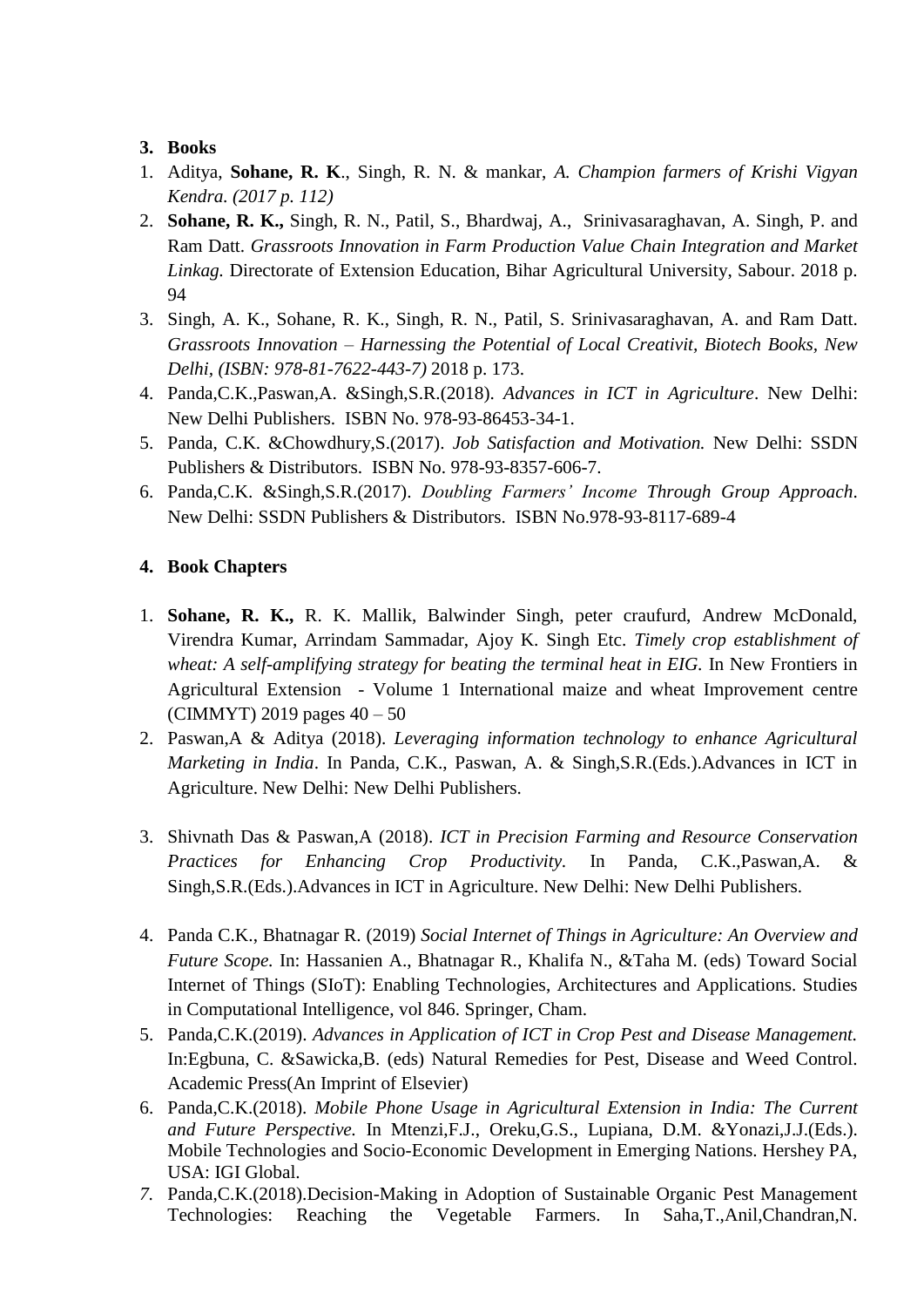&Goswami,T.(Eds.).Modern Approaches for Pest Management in Vegetable Crop. New Delhi: Satish Serial Publishing House.

- 8. Roy Chowdhury, A., Panda,C.K., Ghosh,M. &Acharya,S.S.(2018).Role of ICT in Mitigating Risks and Uncertainties in Crop Production. In Panda, C.K.,Paswan,A. &Singh,S.R.(Eds.).*Advances in ICT in Agriculture*. New Delhi: New Delhi Publishers.
- **5. Any other**

Research Articles / Popular Articles / Research Reports.

#### **Research Articles:**

| Sl.<br>No. | <b>Author, Year of publication, Title</b><br>of the paper                                                                                                                                                                                                                                                                           | <b>Journal Name, Volume</b><br>and Page No.                                                                                            | <b>NAAS Rating</b>  |
|------------|-------------------------------------------------------------------------------------------------------------------------------------------------------------------------------------------------------------------------------------------------------------------------------------------------------------------------------------|----------------------------------------------------------------------------------------------------------------------------------------|---------------------|
| 1.         | Patil, Shridhar, Sohane, R. K. and<br>Singh, A. K., 2019. Impact of Tribal<br>Sub-Plan project Interventions on<br>the House hold food security in<br>Bihar, India                                                                                                                                                                  | Current Journal of Applied<br>Science and Technology<br>$38(6): 1-5; 2019$                                                             | 5.32 (C178)         |
| 2.         | Singh, K., H., Saha, B., Roy, M. K.<br>and Sohane, R. K. 2019. Effect of<br>Farmyard Manure, Zinc and Boron<br>on Growth and Yield of Brinjal<br>(Solanum melongera L) in Farmers'<br>Fields in Bihar, India                                                                                                                        | Current Journal of Applied<br>Science and Technology<br>$38(6): 1-8; 2019$                                                             | 5.32 (C178)         |
| 3.         | Ravi Atal, Shridhar Patil, Sohane,<br>R. K., Ram Datt, Suborna Roy<br>Choudhary<br>and S. N. Singh, 2019. Economics<br>Makhana<br>Production<br>of<br>and<br>Socioeconomic Profile of Makhana<br>Growers in Bihar                                                                                                                   | Current Journal of Applied<br>Science and Technology<br>38(6): 1-5, 2019; Article<br>no.CJAST.53053<br>ISSN: 2457-1024                 | 5.32 (C178)         |
| 4.         | Sanjeev Kumar<br>Sanoj<br>Gupta,<br>Kumar, R. K. Sohane, S. K. Pathak,<br>S. Raghawan, Shridhar Patil and<br>Arvind Bhai Patel, 2019. Adaptation<br>Impact of Zero<br>Tillage<br>and<br>Technology for Wheat Cultivation<br>in Eastern Region of Bihar                                                                              | Current Journal of Applied<br>Science and Technology<br>38(6): 1-7, 2019; Article<br>no.CJAST.53048<br>ISSN: 2457-1024                 | 5.32 (C178)         |
| 5.         | Singh, Rajeev, Nityanand, Singh, A.<br>K., Sohane, R. K., Singh, R. N.,<br>Anjani Kumar Singh, Pratap, Tej,<br>Kumar, Nitish, Ravi Rajana Kumar<br>and Mehta, Sangita, 2019. Effect of<br>Chemical Weed Management on<br>Growth, Yield and Soil Properties in<br>Puddled<br>Unpuddled<br>and<br>Transplanted Rice (Oriza Sativa L.) | Journal of Pharmacognosy<br>and Phytochemistry 2019;<br>SP5: 173-178                                                                   | 5.21 (J399)         |
| 6.         | Shridhar Patil, R. K. Sohane, Ajoy<br>Kumar<br>Singh<br>and Dharmendra<br>Impact of Skill<br>Kumar,<br>2019.<br>Development<br>and<br>Transfer<br>of<br>Production Technologies on the<br>Socioeconomic Status of Tribal                                                                                                            | Journal<br>of<br>Community<br>Mobilization<br>and<br>Sustainable<br>Development<br>Vol. 14(2), 363-367, May $-$<br><b>August, 2019</b> | 5.30 (Jrn ID- J154) |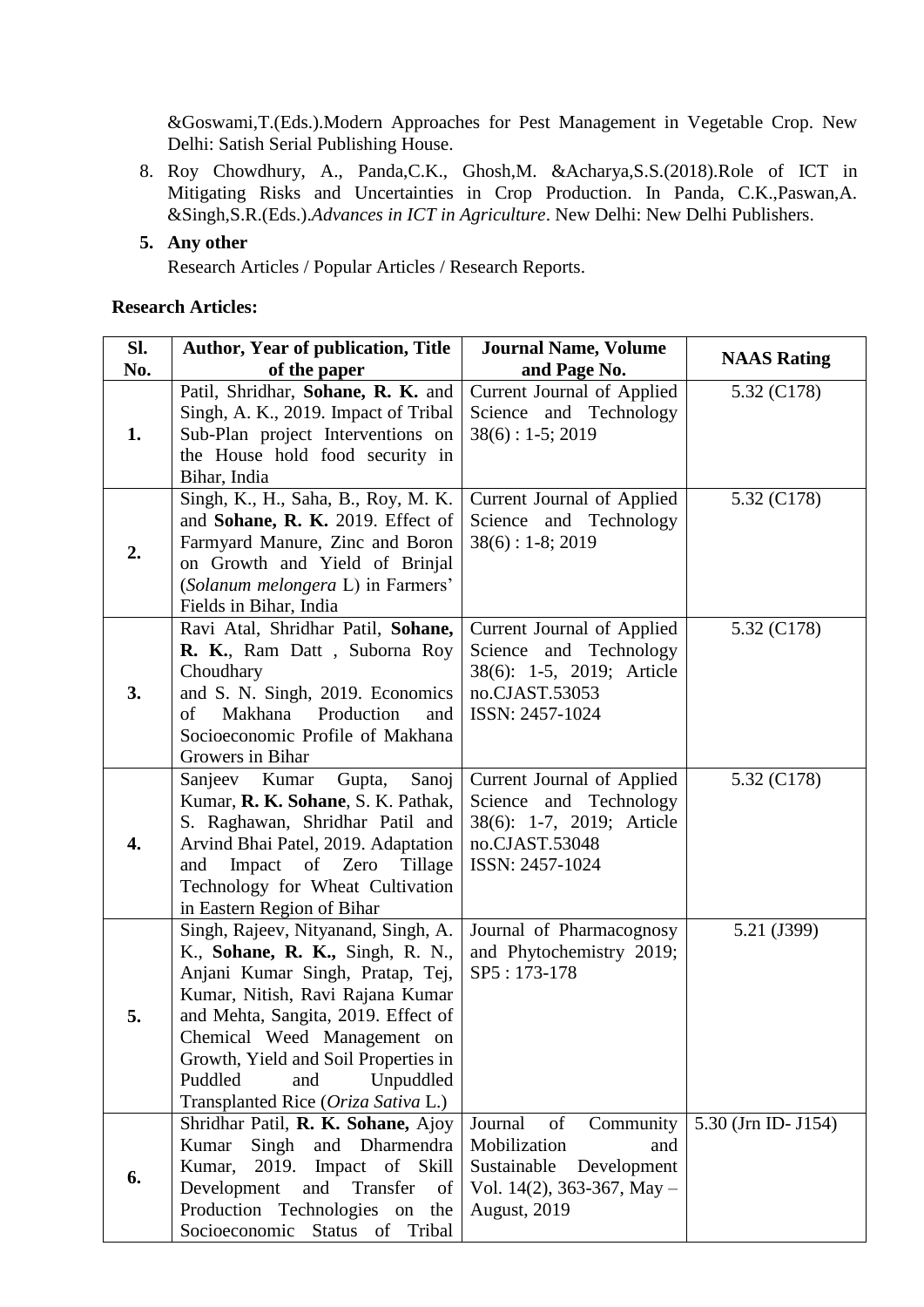| SI. | <b>Author, Year of publication, Title</b>                                                                                                                                                                                                                                                     | <b>Journal Name, Volume</b>                                                    |                    |
|-----|-----------------------------------------------------------------------------------------------------------------------------------------------------------------------------------------------------------------------------------------------------------------------------------------------|--------------------------------------------------------------------------------|--------------------|
| No. | of the paper                                                                                                                                                                                                                                                                                  | and Page No.                                                                   | <b>NAAS Rating</b> |
|     | Communities: Case of Tribal Sub                                                                                                                                                                                                                                                               |                                                                                |                    |
|     | Plan in Bihar                                                                                                                                                                                                                                                                                 |                                                                                |                    |
| 7.  | A. K. Mauriya, Vinod Kumar,<br>Pankaj Kumar, R. N. Singh and R.<br>K. Sohane, 2019. Direct Seeded<br>Rice: An Emerging Resource<br>Saving Production Technology of<br>Rice in Bhagalpur District (Bihar)                                                                                      | <b>Current Journal of Applied</b><br>Science and Technology<br>$37(6): 1-7$    | 5.32 (Jrn ID-C178) |
| 8.  | Sanjeev Kumar Gupta, Anshuman<br>Kohli, S. Roy Choudhary, S. K.<br>Dutta, S. K. Pathak, R. K. Sohane<br>and R. P. Sharma Impact of Open<br>Crop Residue Burning and Alternate<br><b>Options for Mitigation: A Review</b>                                                                      | <b>Current Journal of Applied</b><br>Science and Technology<br>$37(6): 1 - 10$ | 5.32 (Jrn ID-C178) |
| 9.  | Raghubar Sahu, S. K. Mandal, K.<br>Sharda, D. Kumar, Jubuli Sahu1,<br>Muneshwar Prasad, R. K. Sohane<br>and Ravi Kumar. Crop Residues<br>Management with Different Crop<br><b>Establishment Methods in Rice</b><br>$Oryza$ sativa L.)– Wheat (Triticum<br><i>aestivum</i> L.) Cropping System | <b>Current Journal of Applied</b><br>Science and Technology<br>$37(6): 1-8$    | 5.32 (Jrn ID-C178) |
| 10. | Jubuli Sahu, Muneswar Prasad,<br>Raghubar Sahu, Dharmendra<br>Kumar, Sanjay Kumar Mandal and<br>R. K. Sohane. Crop Residue<br>Management under Changing<br>Climate Scenario.                                                                                                                  | <b>Current Journal of Applied</b><br>Science and Technology<br>$37(6): 1-6$    | 5.32 (Jrn ID-C178) |
| 11. | Singh, R., Kumar, R. R.,<br>Nityanand., Sohane, R. K., Singh,<br>A. K., Singh, R. N., & Mandal, D.<br>(2019). Response of Drought<br>Tolerant Rice (Oryza sativa L.)<br>Varieties under Various Methods of<br>Establishment in Drought-prone<br>Condition of Bihar.                           | <b>Current Journal of Applied</b><br>Science and Technology<br>$37(6): 1-6$    | 5.32 (Jrn ID-C178) |
| 12. | Ram Pal, Ratan Kumar, R. K. Jalaj<br>and <b>R. K. Sohane.</b> (2019).<br>Assessment of Happy Seeder for<br>Direct Sowing of Wheat without<br><b>Burning of Rice Residue</b>                                                                                                                   | <b>Current Journal of Applied</b><br>Science and Technology<br>$37(6): 1-4$    | 5.32 (Jrn ID-C178) |
| 13. | Kumar, R. R., Singh, R.,<br>Nityanand., Sohane, R. K., &<br>Singh, A. K. (2019). Effect of<br>Different Type Mulch on Growth,<br>Yield Attributes and Yield of<br>Brinjal (Solanum melogena).                                                                                                 | <b>Current Journal of Applied</b><br>Science and Technology<br>$37(6): 1-4$    | 5.32 (Jrn ID-C178) |
| 14. | Kumar, Dharmendra, Mandal, S. K.,<br>Sahu, R., Sharda, K. and Sohane,<br>R. K. 2019. Livlihoods promotion                                                                                                                                                                                     | International<br>Journal<br>of<br>chemical Studies $7(5)$ :<br>126-129         | 5.31 (jrn ID I187) |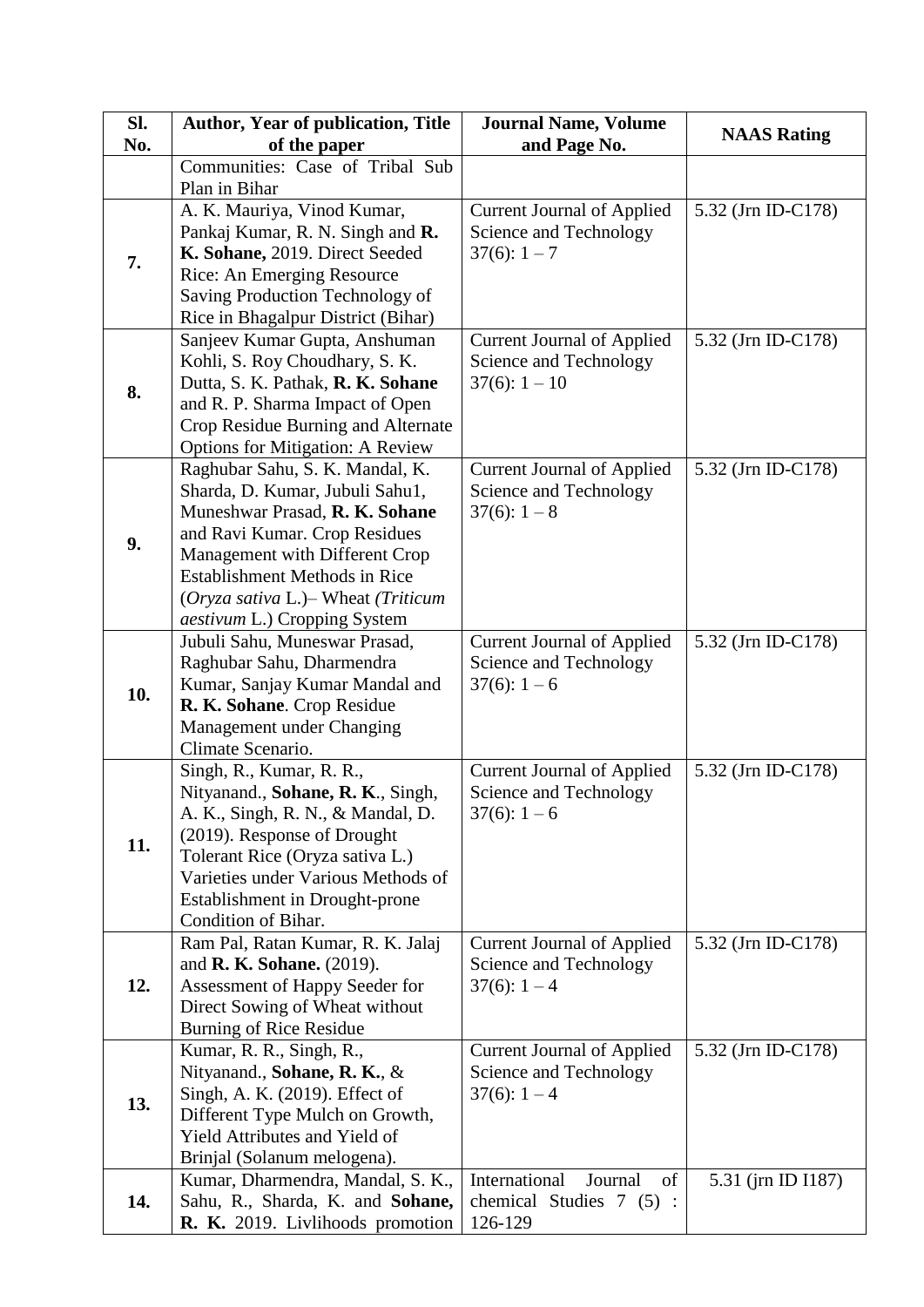| SI. | <b>Author, Year of publication, Title</b>                                                                                                                                                                                                                                                                                           | <b>Journal Name, Volume</b>                                           |                    |
|-----|-------------------------------------------------------------------------------------------------------------------------------------------------------------------------------------------------------------------------------------------------------------------------------------------------------------------------------------|-----------------------------------------------------------------------|--------------------|
| No. | of the paper                                                                                                                                                                                                                                                                                                                        | and Page No.                                                          | <b>NAAS Rating</b> |
|     | and nutritional security of tribal<br>through backyard poultry in Banka<br>district of Bihar, India                                                                                                                                                                                                                                 |                                                                       |                    |
| 15. | Singh, Rajeev, Kumar, Ranjan Ravi,<br>Kumar Praveen, Singh, A. K.,<br>Sohane, R. K., Singh, R. N., Singh,<br>Kumar Anjani, Nityanand,<br>Tej<br>Pratap and Mehta, Sangita. 2019.<br>Evaluation of different Herbicide<br>and Economics on Lentil (Lens<br>cullinaris)                                                               | Current Journal of Applied<br>Science and Technology 33<br>$(2): 1-8$ | 5.32 (Jrn ID-C178) |
| 16. | Kumar, Ravi, Ahmed, Feza, M.,<br>Mir, H., Mehta,<br>Sangita<br>and<br>Sohane, R. K. 2019. Study on In<br>Establishment<br>and<br>callus<br>vitro<br>Induction in Banana cv.<br>Grand<br>Naine                                                                                                                                       | Current Journal of Applied<br>Science and Technology 33<br>$(3): 1-5$ | 5.32 (Jm ID-C178)  |
| 17. | Rajeev, Mehta, Sangita,<br>Singh,<br>Singh, A. K., Sohane, R. K., Singh,<br>N., Anjani Kumar<br>Singh,<br>R.<br>Nityanand, Kumar, Rajana Ravi,<br>Kumar, Praveen and Kumari Sunita,<br>2019. Effect of Chemical Weed<br>Management on Growth and Yield<br>Puddled<br>Land<br>Unpuddled<br>in<br>Transplanted Rice (Oriza Sativa L.) | Journal of AgriSearch 6<br>(Special Issue): 8-13                      | 4.41 (J012)        |
| 18. | Singh, Kant, Rama, Kumar, Pankaj,<br>Singh, S. K., Singh, R. N. and<br>Sohane, R. K., 2019. Effect of Zinc<br>Application<br>method<br>and<br>of<br>fertilizers on productivity, fertility<br>and economics of Rabi Maize                                                                                                           | Journal of AgriSearch 6<br>(Special Issue) : 18-24                    | 4.41 (J012)        |
| 19. | Sangita,<br>Singh,<br>Mehta,<br>Rajeev,<br>Nityanand, Singh, A. K., Sohane,<br>R. K., Singh, R. N., Anjani Kumar<br>Singh, , Kumar, Rajana Ravi,<br>Kumar, Praveen and Kumari Sunita,<br>2019. Value Addition of Discarded<br>Starwberry Fruits : A Potential to<br>Generate Income for the Farmers                                 | Journal of AgriSearch 6<br>(Special Issue): 68-70                     | 4.41 (J012)        |
| 20. | Choudhary, Kumar, Ratnesh, Roy,<br>Kumar, Manoj and Sohane, R. K.,<br>2019. Livlihood upliftment of Tribal<br>farmers through Backyard Poultry<br>Farming intervention in Kishanganj<br>district of Bihar.                                                                                                                          | Journal of AgriSearch 6<br>(Special Issue): 90-92                     | 4.41 (J012)        |
| 21. | Rahaman, S. M., Patil, S., Patel,<br>M.B., Kumar, Anil, Sohane, R. K.,                                                                                                                                                                                                                                                              | Multilogic in Science 8<br>$(28): 89-92$                              | 5.20(Jrn ID-M091)  |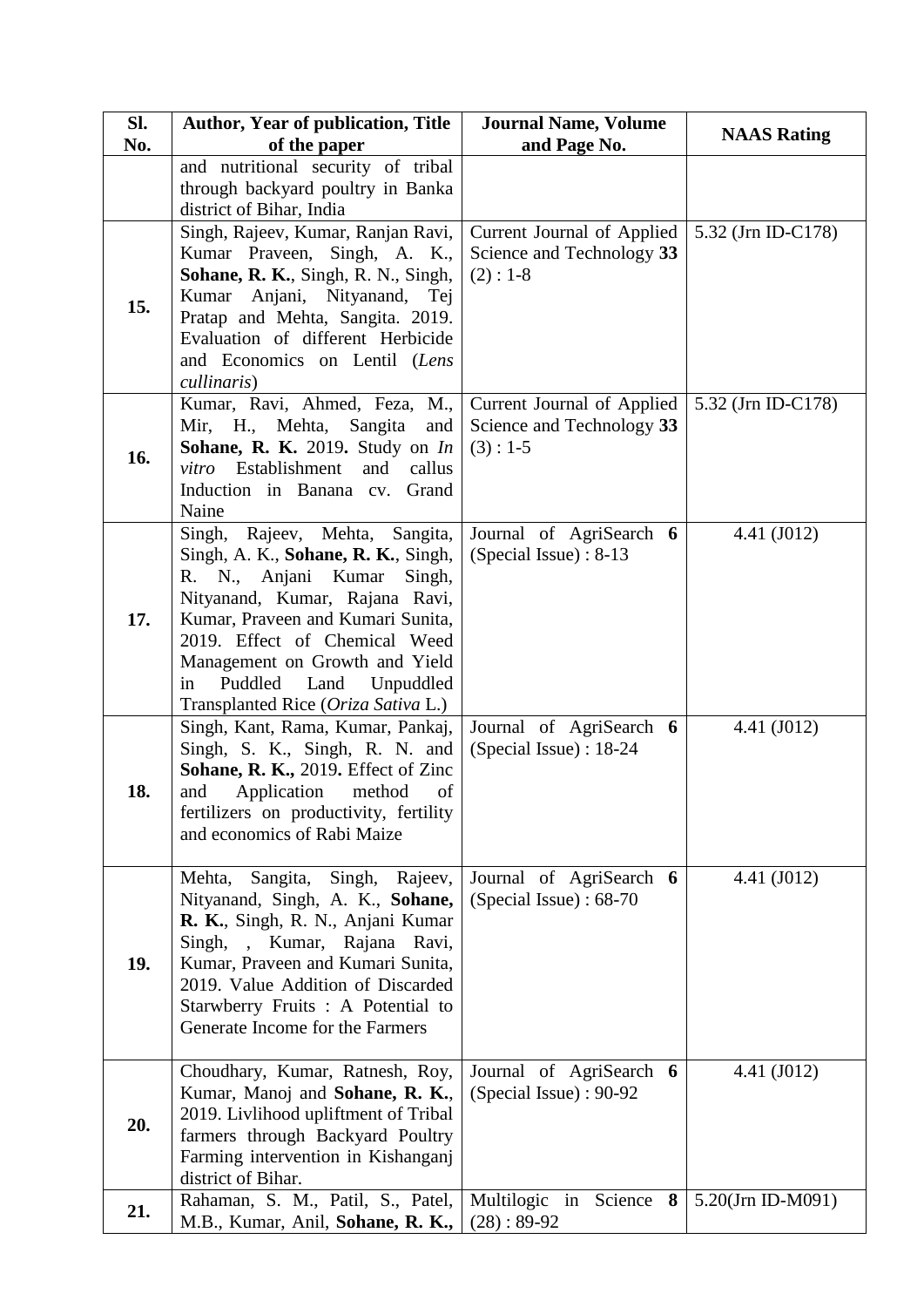| SI. | <b>Author, Year of publication, Title</b>                                                                                                                                                                                                                                                                              | <b>Journal Name, Volume</b>                                                                      | <b>NAAS Rating</b> |
|-----|------------------------------------------------------------------------------------------------------------------------------------------------------------------------------------------------------------------------------------------------------------------------------------------------------------------------|--------------------------------------------------------------------------------------------------|--------------------|
| No. | of the paper                                                                                                                                                                                                                                                                                                           | and Page No.                                                                                     |                    |
|     | and Kumar, Ramesh<br>Shalendra<br>2018. Indentification of Makhana<br>Marketing<br>Channels<br>and<br>Assessment of their efficiency in<br>Bihar, India                                                                                                                                                                |                                                                                                  |                    |
| 22. | Kumar, Ratan,<br>Dei,<br>Sailabala,<br>Sharma, H. P and Sohane, R. K.<br>2018. Evaluation of Starwberry<br>Crops in Temperate Fruits for its<br>adoptability and productivity in<br>Rohtas district of Bihar.                                                                                                          | Current Journal of Applied<br>Sciences and Technology<br>$31(3): 1-5, 2018$                      | 5.32 (Jrn ID-C178) |
| 23. | Singh, Rajeev, Nityanand, Singh, A.<br>K., Sohane, R. K., Singh, R. N.,<br>Singh,<br>Singh,<br>Kumar<br>Anjani,<br>Kumar, Ranjan<br>Kumar<br>Ravi,<br>Praveen. 2018. Effect of Lentil<br>(Lens culinaris) varieties under<br>various methods of establishment in<br>rainfed drought-prone condition of<br><b>Bihar</b> | Bulletin of Environment,<br>Pharmacology<br>and Life<br>Science (BEPLS) Vol. 8<br>$(1): 126-130$ | 4.95 (Jrn ID-B177) |
| 24. | Kumar, M., Satyendra, Singh, S. P.,<br>Kumar, A., Smriti,<br>Shashikant,<br>Singh, P.K. and Sohane, R. K.<br>2018. Characterization of Katarni<br>Rice for its Geographical Indication<br>in Bihar, India                                                                                                              | Journal of AgriSearch 5 (4)<br>$: 223 - 229$                                                     | 4.41 (Jrn ID-J012) |
| 25. | Kumar Dharmendra, Kumar Rajesh,<br>Kumari,<br>Sharda<br>and<br>Sohane,<br>Ravindra Kumar 2018. Effect of<br>supplementation of urea-molasses<br>multinutrient block (UMMB) on the<br>performance of dairy cows                                                                                                         | International<br>Journal<br>of<br>Chemical Studies6 (5):<br>422-425                              | 5.31 (Jrn ID-I178) |
| 26. | Mahdi Sheraz S., Haque Mizanul,<br>Kumar Sunil, Sohane, R. K., Dutta<br>Kumar Swaraj, Choudhary Roy<br>Suborna and Gupta, S. K., 2018.<br>Modeling<br>Rice-Wheat<br>Yield<br>Estimation<br>Sub-Humid<br>over<br>a<br>Climatic Environment of Bihar,<br>India                                                           | Indian Journal of Ecology<br>$45(1): 163-167$                                                    | 4.96 (Jrn ID-I052) |
| 27. | Kumar, R. Bharati, A., Mandal, A.,<br>Kumar, A., Sohane, R. K. 2018.<br>Studies on Evaluation of French<br>(Phaseolus)<br>Bean<br>L)<br>vulgaris<br>for<br>sustainable<br>genotypes<br>production in Rohtas Condition                                                                                                  | International<br>Journal<br>of<br>Current Microbiology and<br><b>Applied Science</b>             | 5.38 (Jrn ID-I201) |
| 28. | Datt, R., Patil, S., Divakar, S.,<br>Singh, S. R. and Sohane, R. K.<br>2017. Unleashing a promising way<br>towards sustainability: Grassroots                                                                                                                                                                          | Progressive Research- An<br>International Journal,<br>12<br>(Special II), 1394-1396              | 3.84 (Jrn ID-P166) |